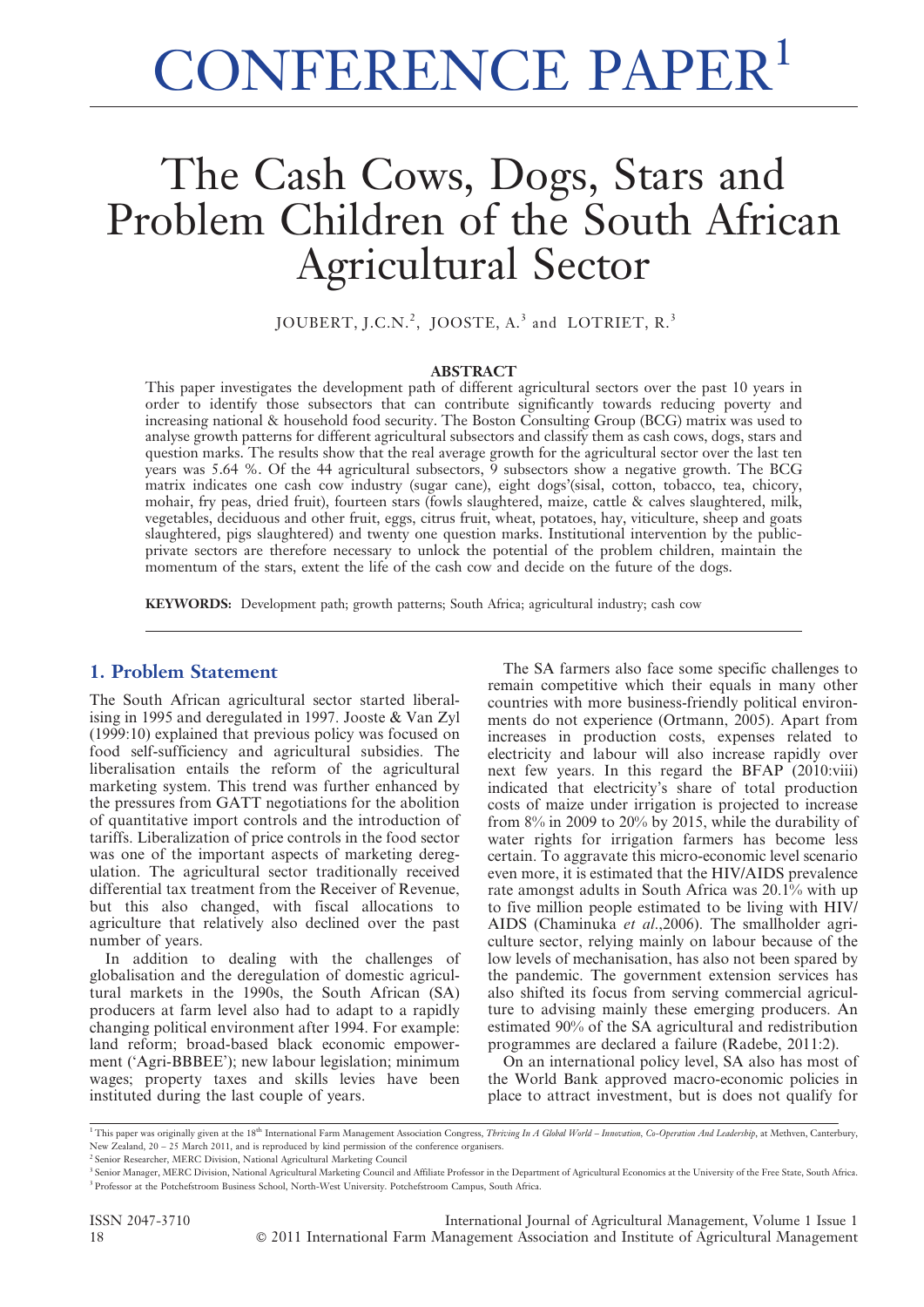much of the poorest countries' financial assistance schemes, despite being still in many agricultural areas a predominantly developing country (FANRPAN, 2006). Projections relating to the global increases in population tendencies show that agricultural production need to increase by approximately 70% to meet the demand levels by  $2050$  (FAO,  $2010$ :ii). In the country on its own the demands are huge – SA's economy remains one of the most inequitable in the world (40% of national income went to the richest 10% of households), with fewer than 50% of all working-age population has income-generating jobs (international benchmark is almost 67% employment) (Mills, 2011:7). Although South Africa is self-sufficient in terms of a net export of primary agriculture, the sector needs to import a lot of basic foods for example poultry, beef, wheat, soya bean, oil cake, etc.

In the ambit of this the South African agricultural sector is one of the least supported sectors in the world as measured with the Producer Support Estimate by the Organisation for Economic Cooperation and Organisation for Economic Cooperation Development. The result of the above is subsectors with diminishing growth rates. Van der Merwe and Otto has argued a number of years ago (1997) that the optimum allocation of agricultural resources; competitive advantages based on natural endowments and unsubsidised markets are important policy issues. Despite the fact that commercial farming has contributed significantly to the country's economic growth in the past, and that it shows the best employment ratio of 19 for every R1 million gross value added in the economy, employment by the sector reduced by 46% from September 2003 and number of commercial farming units reduced by 34% since 1996 (NWPG,2008).

Therefore, on a macro-economic level, many questions are being asked about the sustainability of the subsectors and what must be done to ensure production, self-sufficiency and food security.

# 2. Objectives

This paper investigates the development path of different agricultural sectors over the past 10 years in terms of average growth and market share. The paper also strategically categorise the South African agricultural subsectors as 'question marks', 'stars', 'cash cows' and 'dogs'.

#### 3. Discussion

Agriculture, machinery and equipment, pharmaceuticals and other chemicals, were indicated as economic sectors in SA that have the highest strategic value, with agriculture as such identified to be one that are most suited to absorb the large pool of unskilled labour. South Africa's recent exports per capita are barely higher than in 1960's and the country's status as a natural resource exporter does not rationalize this performance. Similar countries have all performed much better. One of the important principles in competitive markets relates to comparative advantage which basically proposes that every country would benefit from specializing in what it was relatively best at producing and then engaging in trade for everything else (Moss, 2007:16–19). It led to Paul Samuelson remarking that ''for all its oversimplification, the theory of comparative advantage provides a most important glimpse of truth.'' A country that neglects this will pay a price in terms of living standards and growth.

The Boston Consulting Group (BCG) was responsible for the first analytical breakthrough in corporate strategy in matrix format (Collins & Montgomery (2005:20). The BCG-matrix describes the business position in the market and basically shows areas where a business excel or drag behind. The basic assumption is that businesses that are large enough to be organized in strategic business units face the challenge of allocating resources among these units. Within the context of agriculture, this could increase the capacity for the involved stakeholders to allocate resources more effectively and reduce risks like the improved management of water resources (FAO, 2010: 18–22).

The BCG matrix has two important dimensions (determinants of profitability):

The growth rate, which attempts to capture the potential resource usage of a business (industry). A growth rate measures the percentage change in the value of a variety of markets, companies, or operations (a proxy for industry attractiveness). It is also more accurate when a comparison is done between entities to use a growth rate (than the actual numerical value), because the size of economies can be fastly different (Farflex; 2010). Brigham and Ehrhardt (2005: 256) explain that the capital gain through a specific year is the value it gains in a specific year and can be calculated as follows:

$$
g = P_1 - P_0/P_0
$$

Where:  $P_1$  = Ending Price  $P<sub>0</sub>$  = Beginning Price

The average growth rate for each subsector for the past 10 years was measured as follows:

$$
g = ((P_{2009} - P_{2008})/P_{2008}) + \dots
$$

$$
+ (P_n - P_n/P_n) + \dots
$$

$$
+ (P_{2000} - P_{1999}/P_{1999}))/n
$$

Where:  $P_{2009}$  = Deflated subsector value for 2009  $P_{2008}$  = Deflated subsector value for 2008  $P_{1999}$  = Deflated subsector value for 1999

Market growth is illustrated on the vertical axis in figure 1 and illustrates real growth of the specific subsector.

- The second dimension is the *relative market share* which is an indication of overall strength and hence the cash generation potential. The average market share for 44 South African subsectors are presented. The market share (a proxy for competitive advantage) of the sectors was calculated as a percentage of the total value of agricultural production for 2009.
- *Matrix compilation* The matrix was compiled with four quadrants (grids) namely, question marks, stars, A south African Rand **cash cows and dogs as illustrated in Figure 1.** Cash cows and dogs as illustrated in Figure 1.

International Journal of Agricultural Management, Volume 1 Issue 1 ISSN 2047-3710 ' 2011 International Farm Management Association and Institute of Agricultural Management 19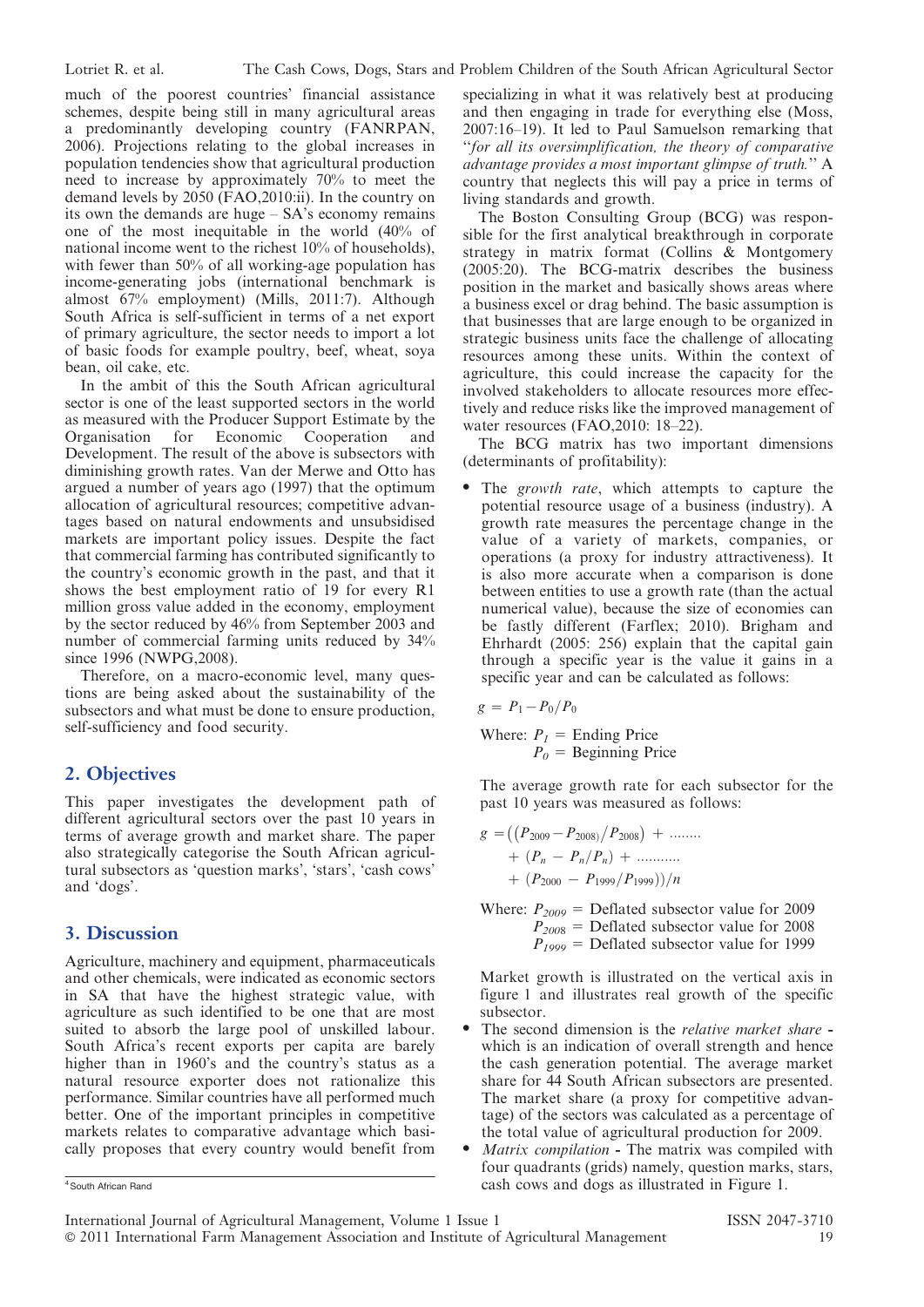

Figure 1. The Boston Consulting Group Matrix Source: Own calculation based on literature from Thompson & Strickland, 1995

Thompson and Strickland (1995: 218) explain that the BCG methodology distinguishes between different matrix quadrants. Firstly, it is emphasised that a fast growing business with low relative market share would require a lot of cash to grow because of uncertainty about its future performance. Businesses in this quadrant were called question marks. The top left quadrant contained the stars – high growth-high market share businesses that were users of cash today because of their rapid growth, but whose dominant market position warranted investing in for the time when industry growth slowed and became the next cash cow. Conversely, a business with high relative market share in a slow-growing industry would be very profitable and would require little reinvestment. Since this implied the business would lose a lot of cash or use a lot of resources, business in this quadrant were called *cash* cows. Dogs are the low growth-low market share businesses to be found in the lower right quadrant, at a competitive disadvantage and with little hope of changing that position because of the slow industry growth. In principle the best strategy for this category of business was divestment or harvesting.

# 4. Results

The agricultural industry is basically divided into three main sectors namely: field crops, horticulture and animal production. Figure 2 shows that the volume of agricultural production for 2008/9 was 0.7% higher than the previous year. The volume of field crop production reflected a 2.4% decrease as a result of a decline in the production of summer grains (DAFF,2010:10). Horticultural production increased by approximately 1% with animal production showing an increase of nearly 3%, mainly because of increases in poultry products; fresh milk production, stock slaughtered and pastoral products.

The challenge for future agricultural production in South Africa is to increase the overall efficiency, resilience, adaptive capacity and mitigation potential of the sector through its various components. Collaborative disease control and increased provision of ecosystem services are examples of this. With increasingly complex supply chains it is becoming more important to increase value added benefits from commercialized activities such as the processing, packaging and transportation aspects to ensure enhanced product qualities and reduced environmental footprints (FAO,2010: i-5).

The average growth for the last 10 years and respective market share for the 2009 production season is illustrated in Table 1:

The results show that the real average growth for the agricultural sector over the last ten years was 5.64 %. Of the 44 agricultural subsectors, 9 of the 44 subsectors show negative growth (see Figure 2). The BCG matrix indicates that the sugar cane industry can be seen as a cash cow industry. The stars of the agricultural sector are the poultry, maize, beef, dairy, vegetables, deciduous fruit, citrus, wheat, potato, hay, viticulture, mutton and pork industries. The problem children of the agricultural sector are the lentil, karakul, lucerne seed, oats, nuts, wattle bark, rye, rooibos, other horticulture, other field crops, ostrich feather, barley, grain sorghum, dry beans, ground-

Table 1. Agricultural sector division, growth rate and market share

| <b>Agricultural Sectors</b> | Average<br>growth rate | Market Share |
|-----------------------------|------------------------|--------------|
| Field crops                 | 6.65%                  | 27.97%       |
| Horticulture                | 4.58%                  | 24.84%       |
| Animal products             | 7.00%                  | 47.19%       |

Source: Own calculation from data from DAFF (2010)

ISSN 2047-3710 International Journal of Agricultural Management, Volume 1 Issue 1 20 **2011** 2011 International Farm Management Association and Institute of Agricultural Management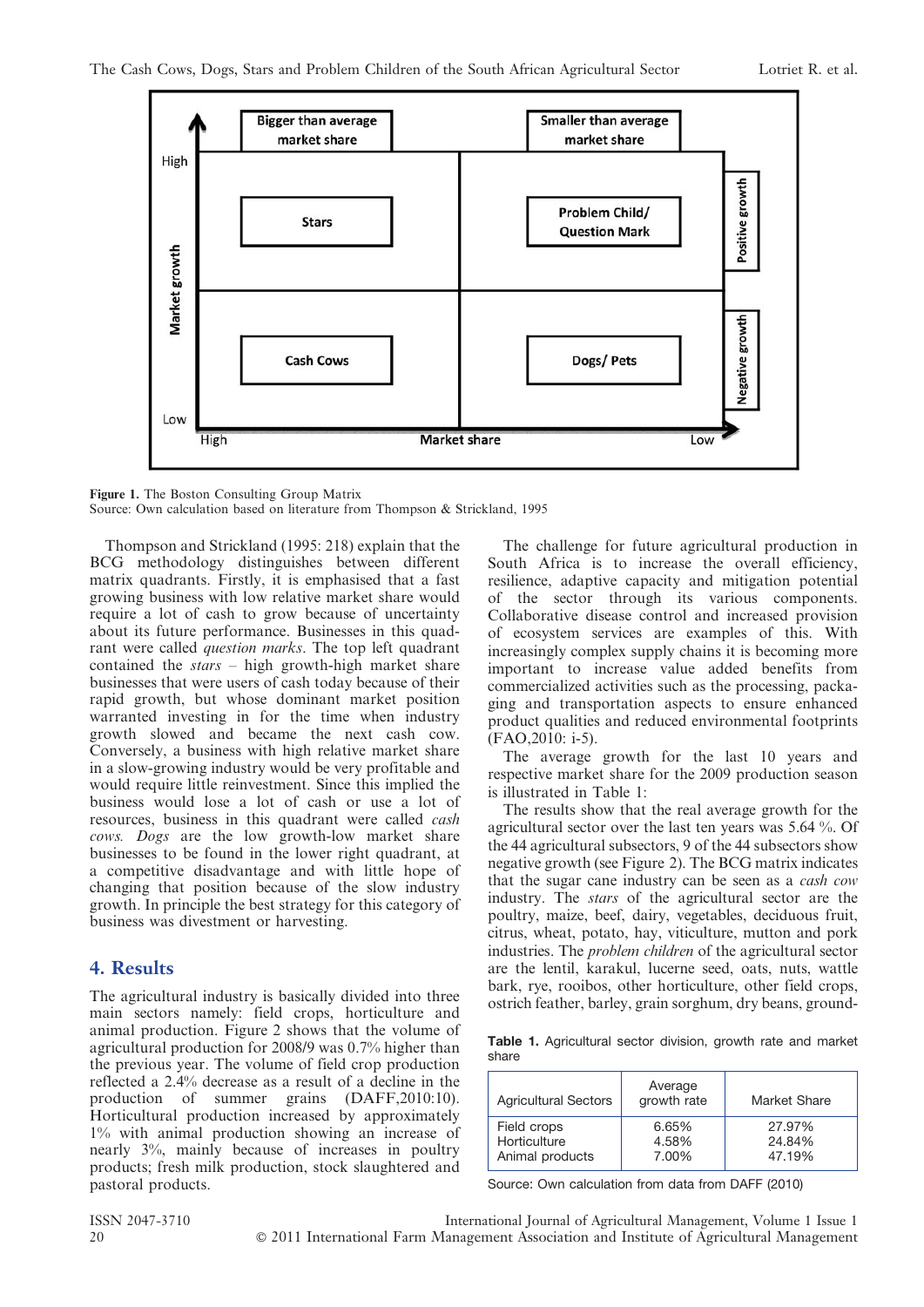



nuts, flower bulbs, wool, soya bean, subtropical fruit, other livestock products and sunflower seed subsectors. The *dogs* or *pets* of the agricultural sector can be seen as the sisal, cotton, tobacco, tea, chicory root, mohair, dry peas and dried fruit subsectors – see Figure 3.

Although some of these subsectors do not have a big market share they are important in their contribution towards the value of agriculture. It is thus imperative to stimulate and protect these industries, some of which also have a very high labour multiplier and socio-impact.



Figure 3. BCG matrix for the South African agricultural sector (2009) Source: Own calculation based on data from DAFF (2009)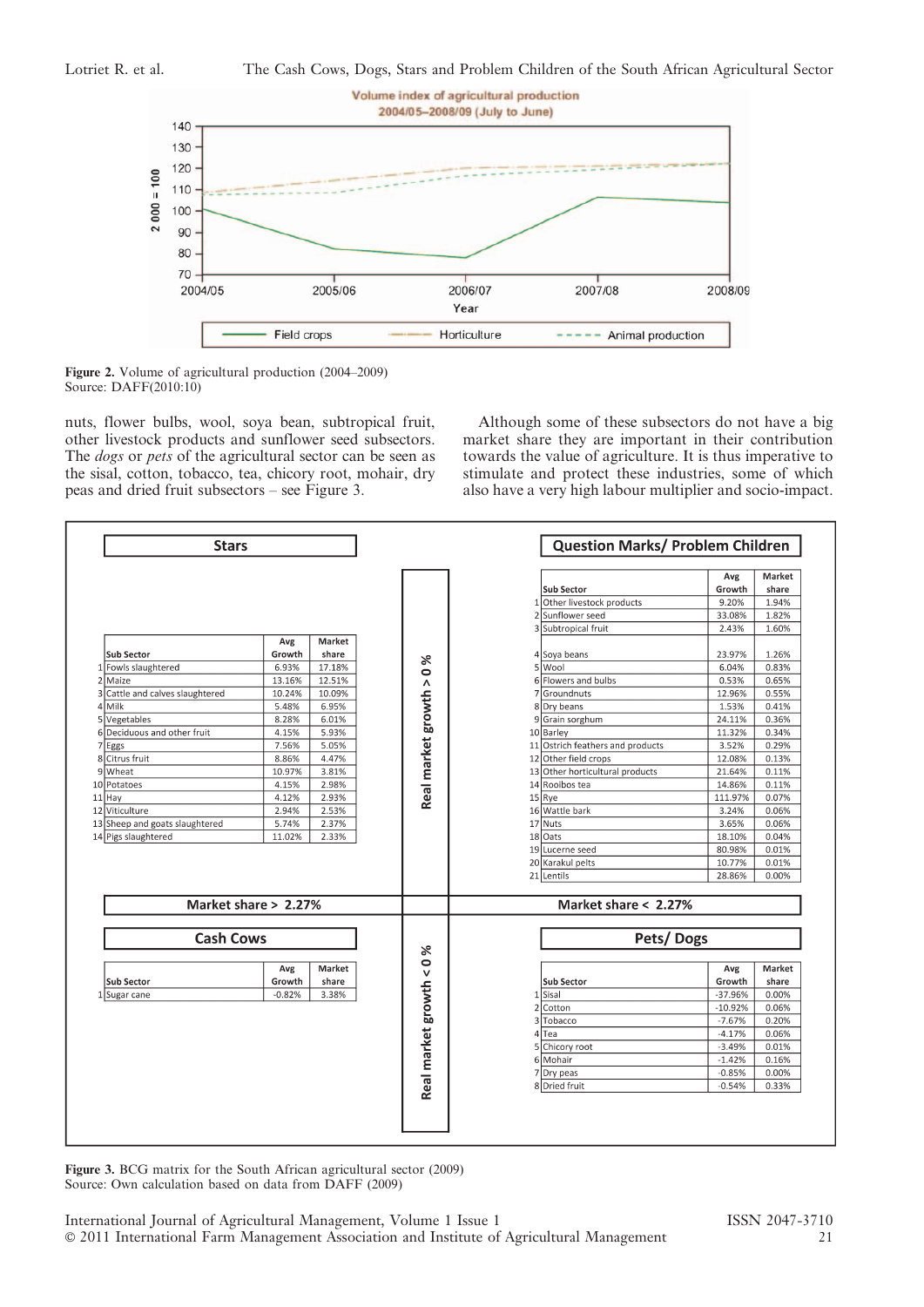However, large-scale investments are required to meet the projected costs of expanding the potential future growth path of agriculture, but, the financial resources for agriculture is indicating increasing gaps. Even the share of agriculture in official development assistance declined from 19% in 1980 to a current average of 6% (FAO,2010:24–25). It is a serious challenge for the state to deal with the problems of poverty and food insecurity (more than 20% have inadequate access to food) through the means of agricultural development (Mkokeli & Shoba,2011:1). The problem is the seemingly lack of consensus regarding the strategic role of SA agriculture in the future economic growth plans if the New Growth Path of the Economic Development Minister (to reduce unemployment to 15% in 10 years), the Planning Commission's Strategic Plan for SA; the IPAP2 in connection with the creation of export markets and the union's SA growth plans' programmes are considered (Radebe,2011:2).

# 5. Conclusions

It is evident that certain important subsectors struggle to perform and are likely to diminish even further if intervention does not take place. For example the effect of policy on the cotton industry resulted in a decreasing area planted from 90 000 hectares in 1995 to 7 000 hectares in 2009. On the other hand, the current surplus has enabled the maize industry to export a portion of its surplus of 4 million tonne. The government intervened here by finding markets for about 100 000 tonnes of maize in Saudi Arabia and India (Blom, 2011:38) - this after the Competition Commission initially prevented maize farmers from pooling the surplus for export purposes.

Classifying the position of the subsectors in the BCG matrix, must give way to decisions regarding what to do with them (Tutor2U, 2011) - subsectors can move from problem children to stars if the necessary support and action plans can be implemented to make them more competitive. A main concern regarding subsectors is competitiveness. Studies on competitiveness often err by only considering the output side of the agribusiness system (from farm to table) and thereby ignoring the possible impact the input sectors could have on the competitiveness of the agricultural industry. Relating to the matrix findings, and the balance of trade for agricultural products it challenges these subsectors to strategically position themselves according to the trend line and ultimately create and think value chain reaction (Esterhuizen et al: 2001) such as a 'double-positioning' strategy of food products.

The exhibition of different levels of vulnerability in the subsectors as indicated by the BCG matrix, show a real need for collaboration and differentiated policy responses that target these needs. The government should rather ensure an enabling environment for the sector through partnerships that focus on knowledge management and policy actions to perform competitively through private initiative.

This strategic positioning is not an isolated research project – it needs to serve as a basis for further research into the different subsectors to understand the drivers in the value chain to pro-actively react to ensure sustainability. An example in this regard is the fact that the fastest growth in the potato industry during 2003–2007 happened in the processed market expansion. There are many subsectors in the SA context that due to a lack of finances, resources and capacity are performing well below the potential yield that could be achieved. Some of the fundamental issues here are the distortion in some markets (Irish butter in SA retail is cheaper than the domestic product); stagnation in other subsectors like the fruit and vegetable industries (product development basically the same as 30 years ago) and adaption of the export initiative (Duvenhage,2011:1) and the adaptability to climate smart production.

The BCG matrix may serve as a starting point of discussing resource allocation among the various stakeholders. The agricultural sector has large multiplier effects in respect with forward and backward production linkages. Therefore research in this regard must focus on more than just the direct market impacts, but should also research the indirect impacts or the value added in the value chain processes as well because agricultural growth multipliers generally are three times as large as those for non-agricultural growth ((Hausmann & Klinger as cited in SACOB, 2007). The South African economy needs a much more aligned strategy in a largely underdeveloped agricultural potential, based on significant market opportunities and establishing an effective market information system.

# About the authors

#### Christo Joubert

Christo Joubert (MBA, MSc (Real Estate), BSc Agric-Economics UP, BSc Agric-Economics UFS) started his career in 1997 at Outspan International as a business manager. He then joined Standard Bank and become specialized in agricultural finance, research and product development and grain marketing. After this he started up with colleagues a Grain Portfolio Management business. He joined Senwes in 2005 as a Risk manager and left the company two years later as a grain procurement officer. He continues his career at Absa as an Executive Relationship Manager. In 2009 he accepted a position as Senior Researcher at the Market and Economic Research Center of the National Agricultural Marketing Council (NAMC) in Pretoria. He does research in the ''Agro Food Chains'' focus area. In his private time he value agricultural properties. He is also a keen knife maker and hunter. He loves nature and is blessed with 3 beautiful daughters. Christo is joint author of one national and four international papers and three published articles in academic journals.

#### André Jooste

Prof André Jooste obtained his MSc (Agric)(Cum Laude) in Agricultural Economics at the University of Pretoria in 1996. He also worked at the University of Pretoria as lecturer, after which he joined Standard Bank of South Africa as Information Manager in the Agricultural Department. In 1998 he left the employment of the bank to accept a position as lecturer in the Department of Agricultural Economics at the